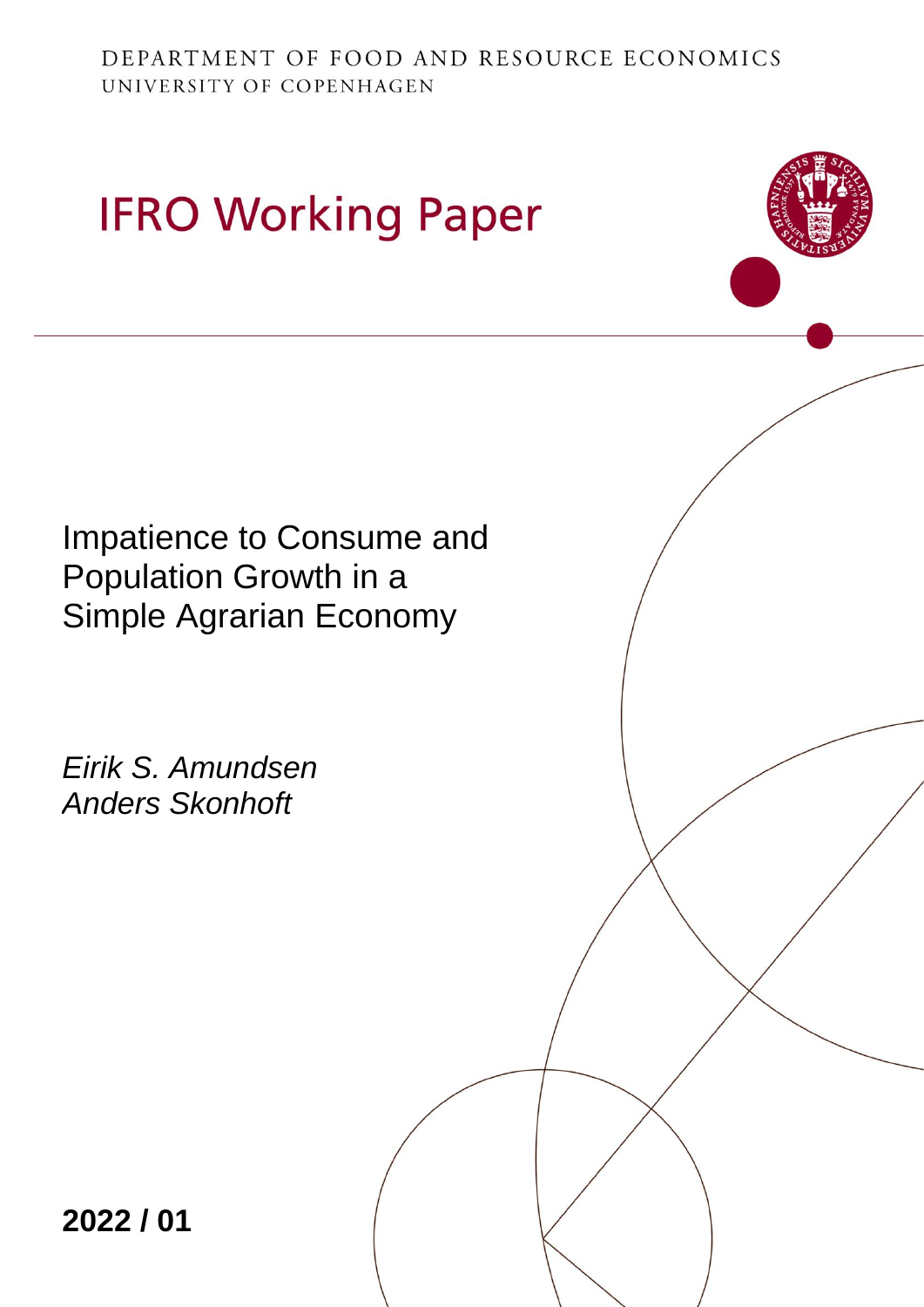## **IFRO Working Paper 2022 / 01**

Impatience to Consume and Population Growth in a Simple Agrarian Economy

Authors: Eirik S. Amundsen, Anders Skonhoft

JEL-classification: O12, Q12

Published: February 2022

See the full series IFRO Working Paper here: [www.ifro.ku.dk/english/publications/ifro\\_series/working\\_papers/](http://www.ifro.ku.dk/english/publications/ifro_series/working_papers/)

Department of Food and Resource Economics (IFRO) University of Copenhagen Rolighedsvej 23 DK 1958 Frederiksberg DENMARK [www.ifro.ku.dk/english/](http://www.ifro.ku.dk/english/)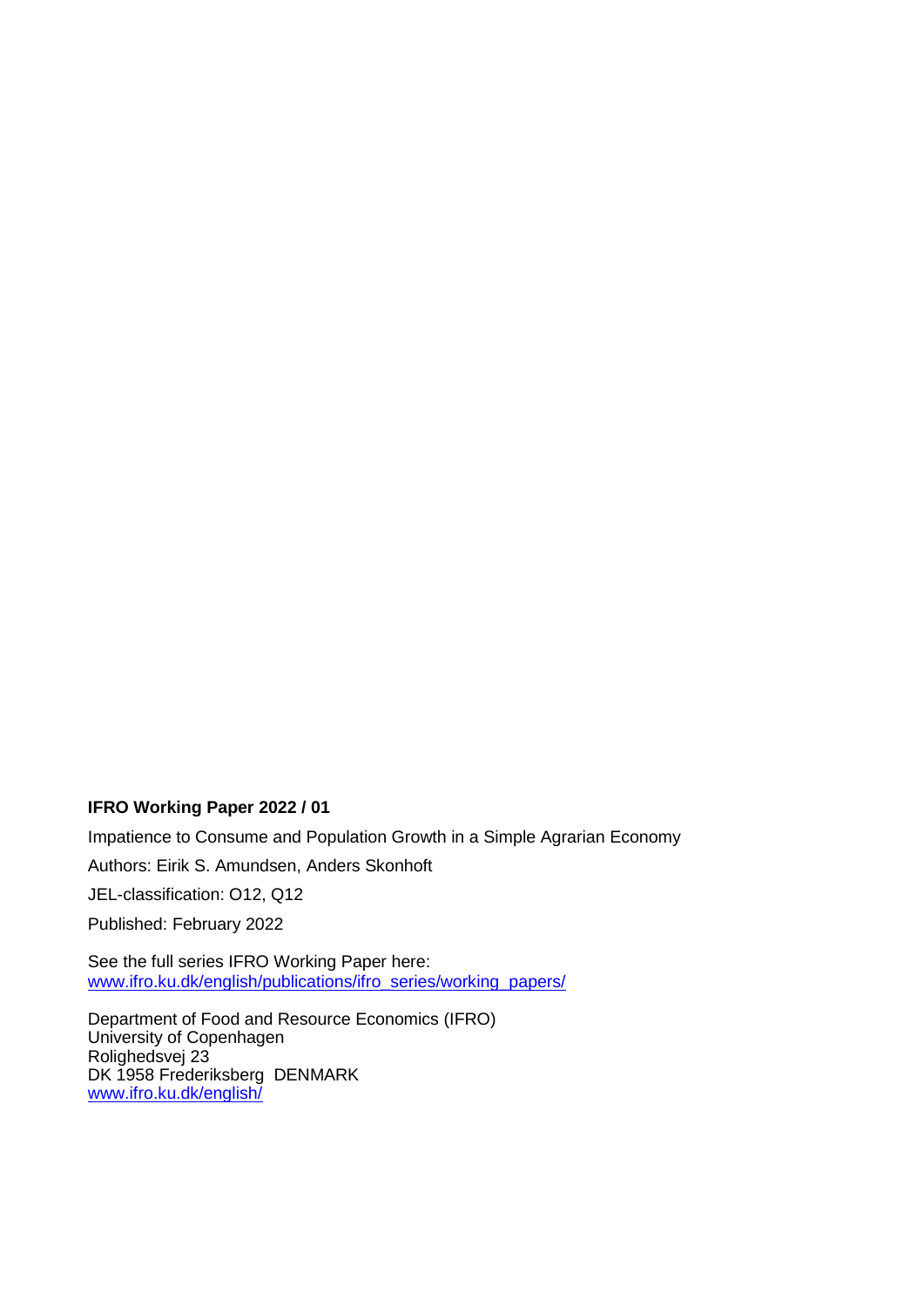# **Impatience to Consume and Population Growth in a Simple Agrarian Economy**

By

Eirik S. Amundsen<sup>1</sup> and Anders Skonhoft<sup>2</sup>

### **Abstract**

This paper studies the relationship between population size and the rate of time preference (RTP) in pre-capitalist subsistence agricultural communities. The RTP is reflected in the community´s propensity to invest in and maintain new arable land that may be considered as an inherent characteristic of the considered community. Using a Malthusian framework, we show how communities with a low RTP end up with a high steady-state subsistence population compared to communities with a high RTP. Furthermore, unsustainable "optimum population" sizes are identified where consumption per capita has a maximal value. Finally, the paper shows that the population growth rate may have no bearing on the resulting subsistence steady-state population size. A population with a higher growth rate only reaches the subsistence steadystate population size faster and have a lower maximal consumption per capita along the path to the subsistence level.

JEL-classification code: O12, Q12 Keywords: Population growth, Malthusian model, Rate of time preference

<sup>&</sup>lt;sup>1</sup> Corresponding author. Department of Food and Resource Economics, University of Copenhagen, Rolighedsvej 23, 1958 Frederiksberg C, Denmark, e-mail: esam@ifro.ku.dk. Also, Department of Economics, University of Bergen, Fosswinckelsgt.6, N-5007 Bergen, Norway, e-mail: eirik.amundsen@econ.uib.no.

<sup>&</sup>lt;sup>2</sup> Department of Economics, Norwegian University of Science and Technology, N-7491 Trondheim, Norway.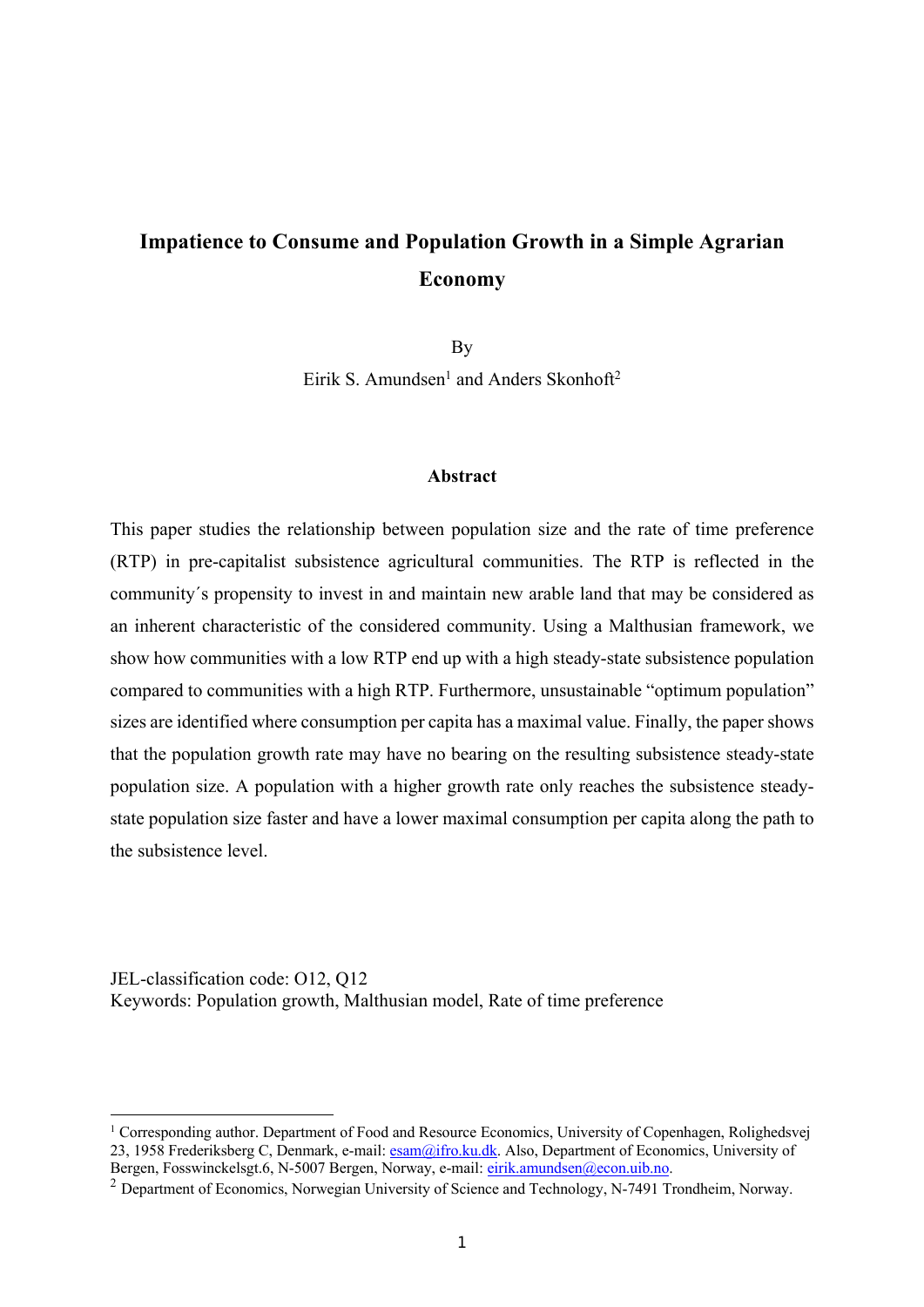## **1.Introduction**

In this paper we consider population growth in a simple agrarian economy (i.e., a pre-capitalist subsistence agricultural community), where the main focus is on the relationship between impatience to consume (rate of time preference, RTP) and population size. The economy considered is of the very simple type; there is no accumulation of human and man-made physical capital, and there is no technical progress induced by population growth (Boserup, 1965; Pryor and Maurer, 1982), or otherwise. Nor is there any exchange with the world around; what is consumed is therefore exactly what is produced, and the production includes only agricultural products. Labour is the only factor of production together with land. There is a constraint on the amount of land available for agricultural production, but labour can be used in converting undeveloped land (e.g., forest and wilderness land) into agricultural land so that more land, at a later stage, can be used in food production. The labour force and population are generally growing contingent upon food production. Therefore, population growth is considered both as a cause and a consequence of changes in the economy.

The model to be formulated, thus, falls within the Malthusian framework where the population growth is determined by available resources. However, contrary to the standard Malthusian framework, arable land is not a fixed factor of production. The main contribution of this paper is the analysis on how impatience to consume and propensity to invest in productive land resources can play a significant part in affecting population growth as well as the size of the population.

Factors affecting population growth in simple agrarian economies are many and varied. They include natural productive conditions (e.g., soil fertility, precipitation, topography, degree of wilderness formation), availability of other natural resources (e.g., firewood, hunting game, and water), variations in natural conditions (e.g., El Niño phenomena), technological level and mode of production, existence and proneness of diseases. Additionally, cultural and institutional factors play important roles. While cultural aspects related to population growth are clear and direct in modern societies (e.g., preferences with respect to family size and birth control) such factors are also present in pre-capitalist subsistence agricultural economies. Indeed, Malthus himself, discussing historical population growth, included «moral restraint» as a check on population size in addition to "vice and misery" (e.g., disease, war, poverty), defining "moral restraint" as "the restraint from marriage which is not followed by irregular gratifications" (Malthus, Second Essay, 1830). Furthermore, an earlier study of the human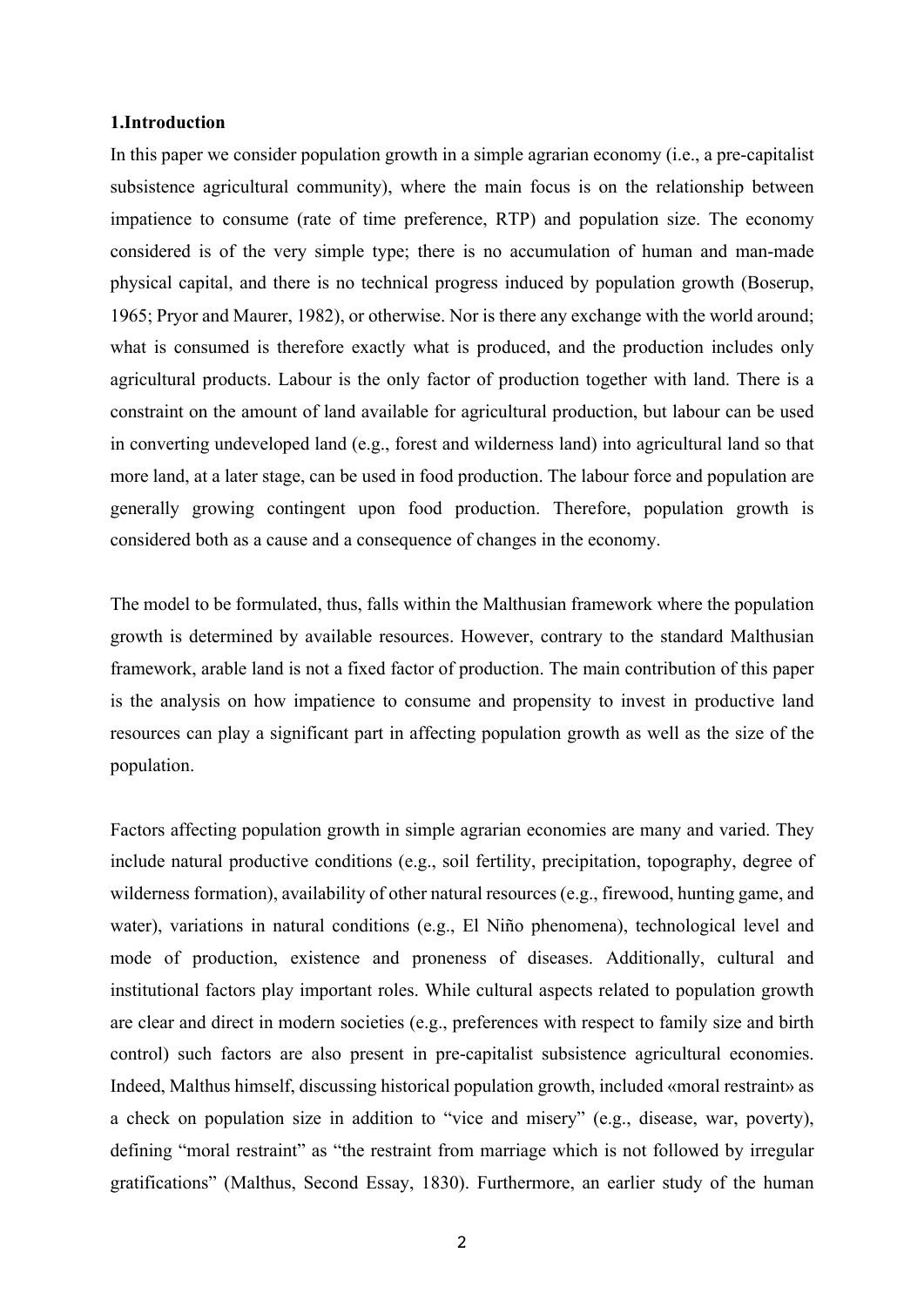evolution by Carr-Saunders (1922) points to a whole range of factors that may vary among indigenous people in influencing population growth (e.g., premature sex relations, infanticide, abortion, and prolonged abstention from intercourse on the part of the married, in accordance with prescriptive tribal usage or taboo). See also Field (1923). Additionally, it is important to observe that while such factors may determine the pace at which a population evolves towards the subsistence level population, they may not necessarily determine the *size* of a subsistence level population. Contrary to this, there are two additional cultural features that *will* influence the size of subsistence level population; the impatience to consume and the propensity to invest in new arable land.

Evidence about inter-temporal consumption preferences of pre-capitalist subsistence communities is, however, somewhat meagre and scattered. An example of extreme impatience to consume may be taken from the Sirino population mostly living as hunters and gatherers. Holmberg (1950) reports that food consumption for this population group is enormous when there is food available (e.g., it is not uncommon for four people to eat a peccary weighting 27 kg. at a sitting). Normally they would not conserve food for future use and would typically go hungry for days when there is no food around. A similar example is reported for the so-called "Bushmen" of South West Africa (Haswell, 1960; Clark and Haswell, 1964). Otherwise, productive effort in more mature subsistence agricultural communities seem to vary a lot. Burgess and Musa (1950) report an effort of around 3 hours/day in agricultural activities for remote Malay communities, Martin (1956) reports 4 hours/day in Calabar in Southern Nigeria, Refisch (1960) reports 5 hours/day in the village of Warwar in Cameroun and Gourou (1968- 69) reports 6 hours/day for married men and 8.5 for married women for the city of Zandé in the North East of Congo. More recent studies show that the RTP in rural communities varies even though it is generally high. For example, Pearce and Markandya (1988) argue that this is the case for people living in semi-arid regions in Africa. Likewise, Pender (1996) find high discount rates for rural India, while Holden, Shiferaw and Wik (1998) find very high but varying RTPs for rural households in Indonesia, Zambia and Ethiopia.

While the relationship between impatience to consume as represented by the RTP and population size has been acknowledged in the literature (Zimmermann, 1989; and Boucekkine, et al. 2017), it is often dealt with in a more indirect way in models including endogenous growth with technological progress. Otherwise, we are not aware of any publications studying how impatience to consume and propensity to invest in productive land resources may explain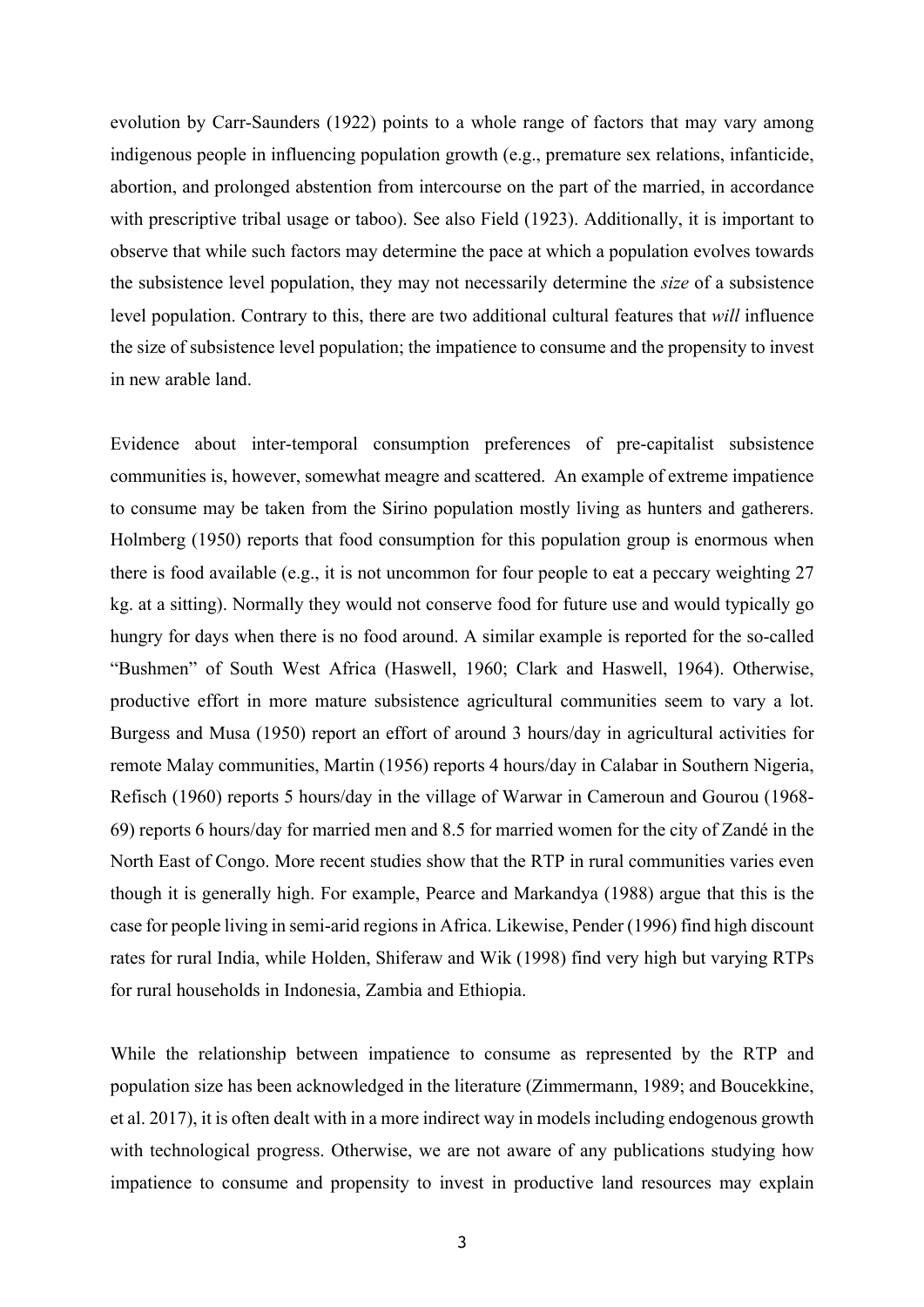population growth in simple agrarian communities. Hence, in what follows we aim to highlight this relationship by formulating an analytic model studying the relationship between impatience to consume and the propensity to invest in new arable land. The size of arable land and available labour determine food production and the size of the population that can be sustained in the long run.

Technically, a hypothetical well-informed social planner is introduced to determine the optimal allocation of labour in food production and labour used for converting undeveloped land into agricultural land. Referring to Nerlove and Raut (1997), the present analysis falls within the reduced-form endogenous population models as the population growth is contingent upon consumption, or food per capita, and hence, the fertility behaviour is not modelled explicitly. However, in contrast to the reduced-form models presented in Nerlove and Raut, the following analysis is formulated in an optimising framework over time where the size of the population is determined dependent upon the RTP. We start in section 2 by presenting the model and the basic assumptions. Section 3 derives and characterises the optimality conditions. Section 4 introduces simplifying assumptions with respect to production functions and investment behaviour while section 5 illustrates some important aspects of the population growth numerically. Section 6 concludes the paper.

## **2. The model**

As stated, we consider an economy where the human population growth depends on the living conditions in a Malthusian manner, and where the population and land-use are interrelated through two production activities. Firstly, land and labour are used in production of agricultural goods determining the current flow of consumption. Secondly, labour is used in converting uncultivated land into arable land, i.e., investment in new land. Therefore, at every point of time the total population,  $P$ , is partly allocated as labour in food production,  $N$ , and partly as labour in land clearing and land maintenance,  $L$ . Omitting time subscript, we thus have the population constraint:

$$
(1) P = N + L.
$$

Food production,  $C$ , depends on the amount of agricultural land,  $A$ , together with labour use. In absence of any technological progress, the time-invariant production function is given as: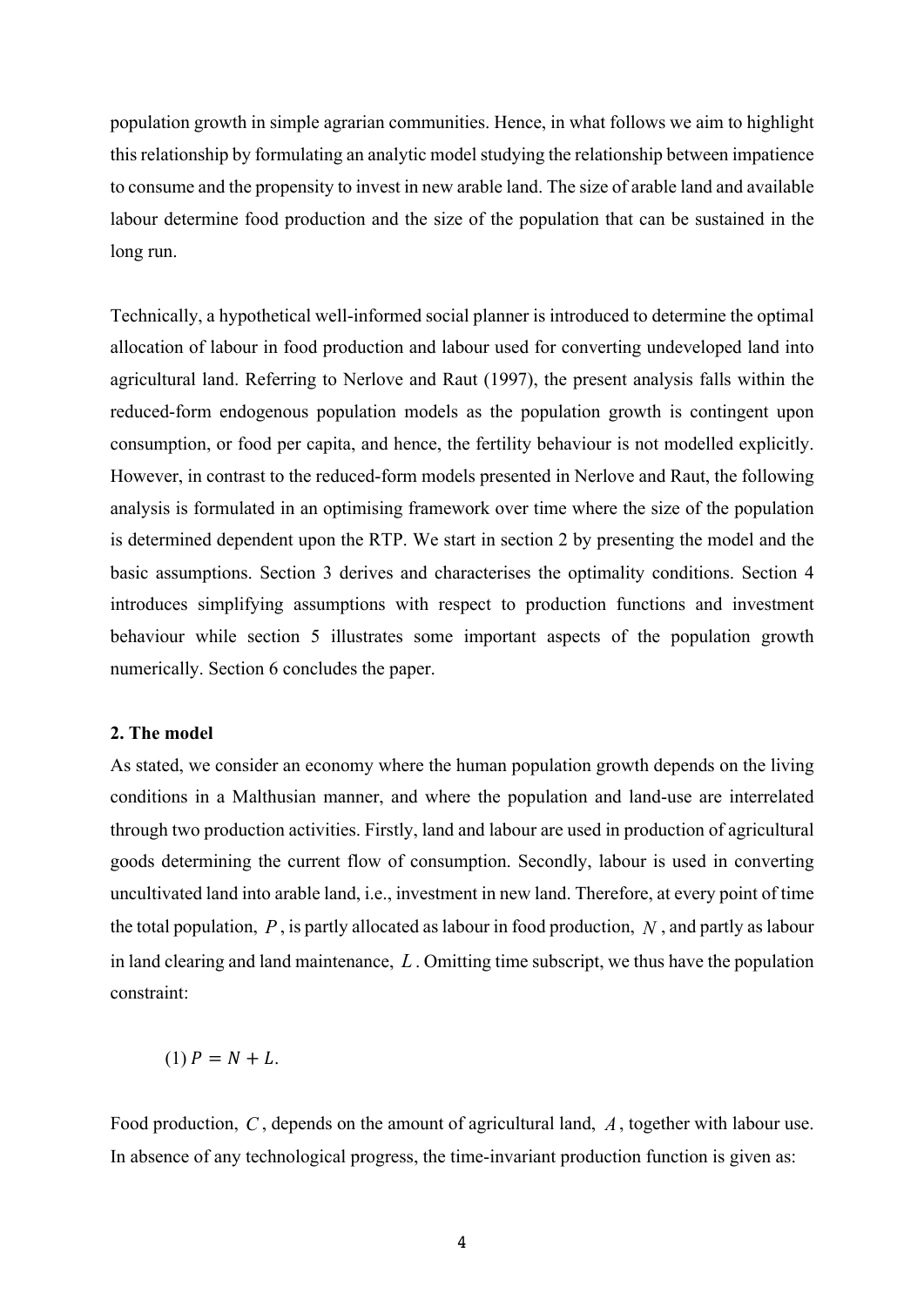$$
(2) C = C(A,N),
$$

with  $\frac{\partial C}{\partial A} = C_A > 0$ ,  $C_N > 0$ ,  $C_{AA} \le 0$ ,  $C_{NN} \le 0$ ,  $C(0, N) = C(A, 0) = 0$  and  $(C_{AA}C_{NN} - C_{AA}C_{NN})$  $(C_{AN})^2$  > 0. The labour force allocated to land clearing<sup>3</sup> and maintenance yields a gross addition to agricultural land,  $G(L)$ , while land depreciation (wilderness land formation), assumed to be a function of the size of agricultural land,  $F(A)$ , works in the opposite direction. Hence, the change of agricultural land is given as:

$$
(3) dA/dt = G(L) - F(A),
$$

with  $G' > 0$ ,  $G'' \le 0, F' > 0$ , and  $F'' \ge 0$ . Additionally, we have  $G(0) = F(0) = 0$ .

Population growth is assumed to be a function of consumption per capita, and is positive above a certain subsistence level, given by the constant  $k$ . Hence, the population growth rate is expressed as:

$$
(4) \frac{dP/dt}{P} = Z \left( \frac{C(A,N)}{P} \right),
$$

with 
$$
Z \begin{cases} > 0 & \text{as } \frac{c}{p} > k \\ = 0 & \text{as } \frac{c}{p} = k \\ < 0 & \text{as } \frac{c}{p} < k \end{cases}
$$

.

This formulation, therefore, comprises the 'unchecked' Malthusian case with  $Z' > 0$  for all values of per capita consumption (see, e.g., Brander and Taylor, 1998). However, this general formulation may also comprise humped population growth with  $Z' > 0$  for 'low' consumption per capita levels and  $Z' < 0$  for 'high' values (see, e.g., Kremer 1993).

<sup>&</sup>lt;sup>3</sup> Since we are interested in questions relating to population size and the extensive margin of agricultural land, we do not explicitly consider any maximum on the total available land that potentially may be transformed to arable land. Hence, the size of agricultural land is determined endogenously and unconstrained in the model.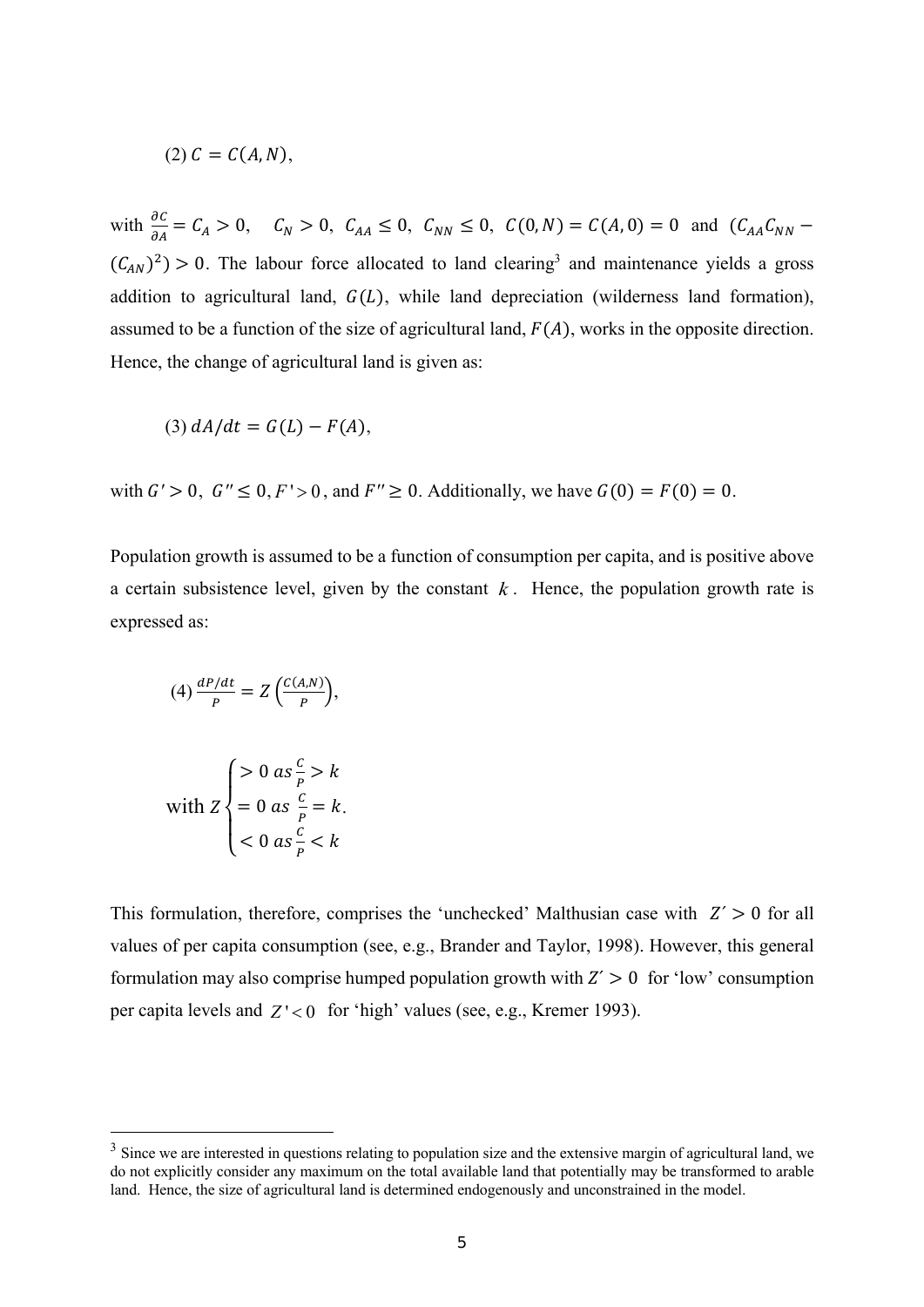#### **3. Optimal investment policy and the steady-state**

It is assumed that the agricultural community acts as if a social planner seeks to maximise the net present value utility of food consumption per capita by allocating labour to agricultural production and to land clearing, i.e.

(5) Max 
$$
\int_0^\infty U\left(\frac{C(A,N)}{P}\right)e^{-\delta t}dt
$$
,

subject to equations (2), (3) and (4), and given initial values of the population size and the amount of arable land. The utility function is assumed to be increasing,  $U' > 0$ , and strictly concave,  $U^*$  < 0. The time preference rate, RTP, is denoted  $\delta$  and is assumed to be constant through time. As discussed above, the size of the time preference is considered to be an inherent characteristic of the community considered (e.g., a part of the cultural heritage).

The current-value Hamiltonian of this problem is:

$$
J = U\left(\frac{C(A,P-L)}{P}\right) + \lambda(G(L) - F(A)) + \mu P Z\left(\frac{C(A,P-L)}{P}\right),
$$

with  $\lambda$  and  $\mu$  as the shadow prices of agricultural land and population, respectively. The necessary conditions for maximum are:

$$
(6) \frac{\partial J}{\partial L} = -\left(\frac{U'}{P} + \mu Z'\right)C_N + \lambda G' = 0; L > 0,
$$
  

$$
(7) \frac{dJ}{dA} - \delta\lambda = \left(\frac{U'}{P} + \mu Z'\right)C_A - \lambda (F' + \delta) = -\frac{d\lambda}{dt}
$$

and

$$
(8)\frac{dJ}{dP} - \delta\mu = (\frac{U'}{P} + \mu Z')(C_N - \frac{C}{P}) - \mu(\delta - Z) = -\frac{d\mu}{dt}.
$$

Control condition (6) states that the marginal gain from allocating an additional unit of labour to food production should be equal to the marginal opportunity cost of doing so. An additional unit of labour applied directly in food production increases consumption by an amount equal to the marginal product,  $C_N$ . This amount is multiplied by the utility value per capita of an extra consumption unit. This value reflects both the direct utility effect of the existing population,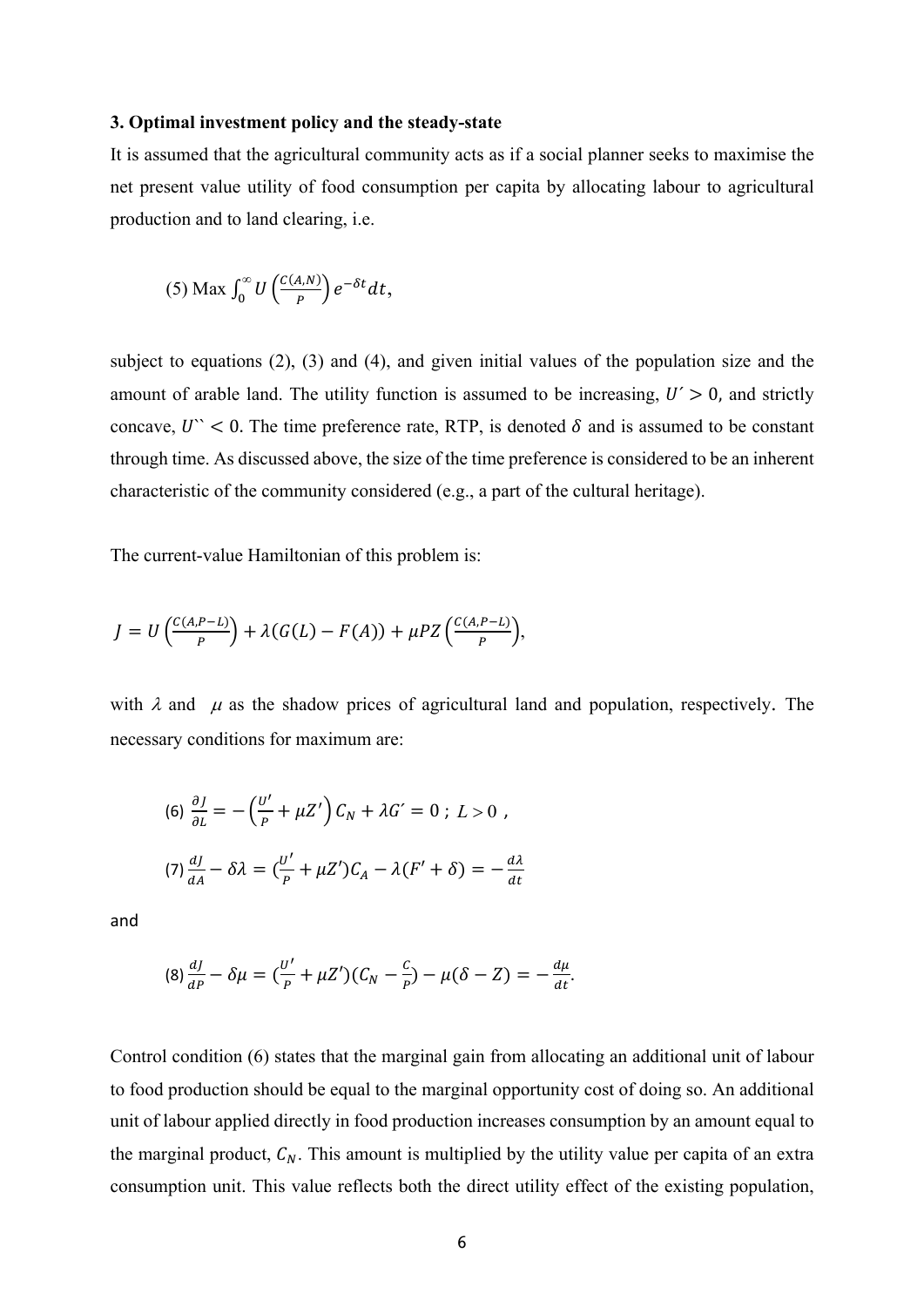*, and the indirect utility effect,*  $\mu Z'$ *, that an additional consumption unit yields in terms of* the utility value of a change in the population size that may follow from increased consumption. The last term may be interpreted as the indirect utility of allocating an additional unit of labour to land acquisition/recovery.

Portfolio condition (7) steers the optimal expansion of agricultural land. The first term on the right-hand side expresses the marginal per capita consumption utility following from more agricultural land. The second term comprises the cost of expanding agricultural land. First, there is an element expressing the cost in terms of the increased physical depreciation given by, *F'*. Second, there is the RTP  $(\delta)$  expressing the opportunity cost of abstaining from the current consumption that one otherwise might have without the investment. Both these marginal costs are evaluated by the shadow price of agricultural land. Hence, condition (7) states that agricultural land at every point of time should change such that the difference between the marginal utility per capita gain and the cost should be equal to the negative of the change of the corresponding shadow price. Following Dorfman (1969) the negative of the change of the shadow price, or co-state variable, expresses the rate of economic depreciation of the actual physical capital (i.e., agricultural land) and corresponds to the negative of the change in the marginal stock value.

Portfolio condition (8) yields the optimal expansion of the population. An additional individual will increase agricultural production by  $C_N$ , but will on the other hand consume an amount given by  $C/P$ . The net effect, evaluated at its average utility value, is thus  $(C_N - C/P)$ , which may be either positive or negative<sup>4</sup>. The second term,  $-\mu(\delta - Z)$ , is the opportunity cost of an additional individual that expresses the value of consumption foregone. Condition (8) thus states that the optimal net gain (loss) of an additional individual should be equal to the reduction (increase) in the shadow value of the population,  $\mu$ .

The second order conditions demand that the Hamiltonian should be jointly concave in the control and state variables (Mangasarian´s theorem). Furthermore, the solution will be unique

 $<sup>4</sup>$  Hence, if the whole population is applied in food production, the marginal product would be less than the average</sup> product (corresponding to consumption per capita) and this expression would be negative. This follows from the assumption that the production function is homogenous of a degree less than 1. However, only a part of the population is applied directly in food production so the marginal product may very well be larger than average consumption and will accordingly give a positive expression.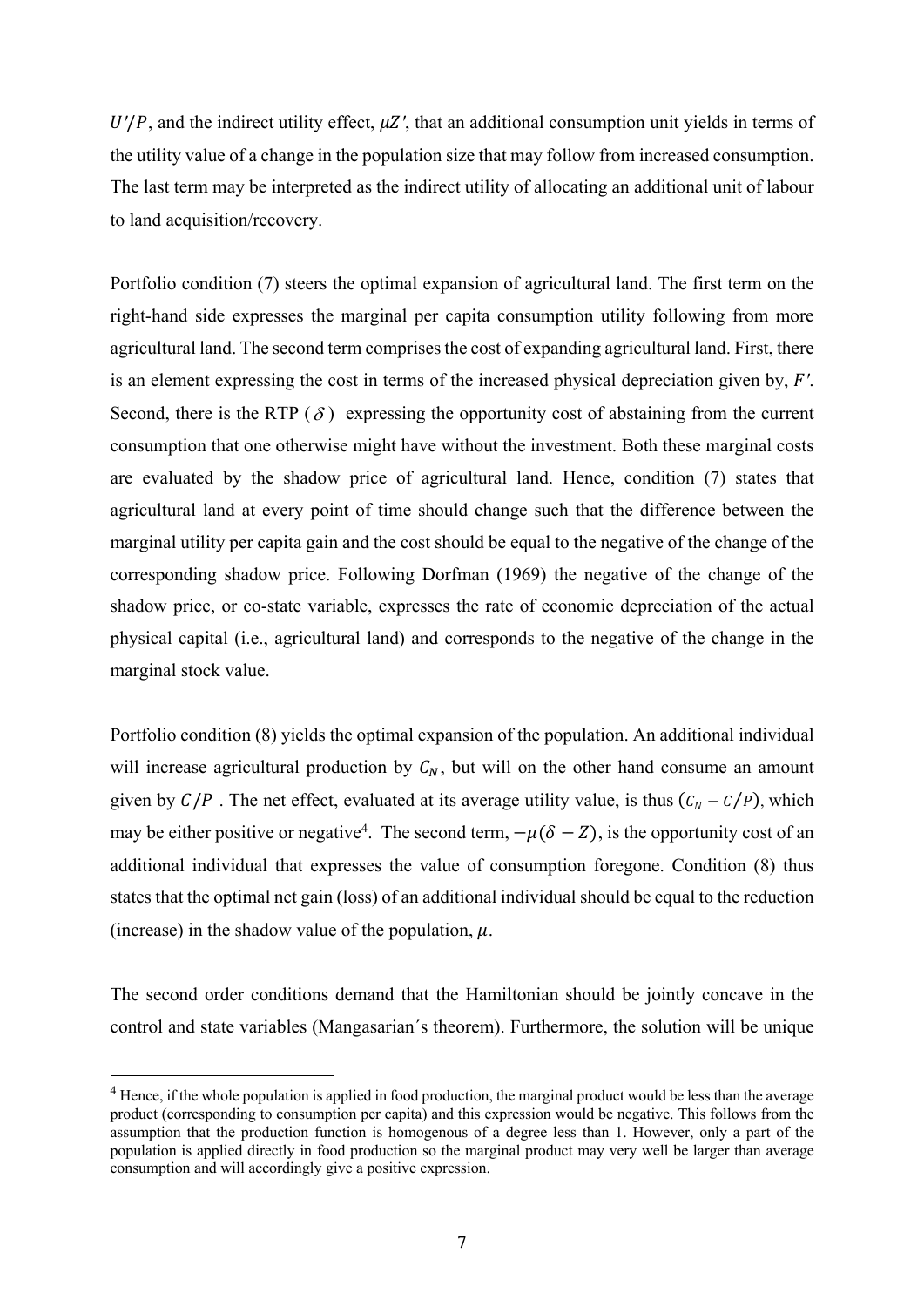when the Hamiltonian is strictly concave in the control and state variables which is secured through the concave utility function, the concave food production function, the concave land clearing function and the convex land depreciation function.

Eqs.  $(6) - (8)$  together with Eqs.  $(3)$  and  $(4)$  represent a system of five equations with one control variable, two state variables and two shadow prices. It is well-known that the dynamics of a system with two state variables and one control variable may be complicated both when the system is unilinear in the control, as here, and also when it is linear (see., e.g., Clark, 1990, Ch.10 and Mesterton-Gibbons, 1996). In section 5 we study a simplified version of the dynamics where the investment fraction is kept fixed. However, to find the steady-state, or golden rule, condition of the above model is straightforward. It is given by Eq. (6) together with:

(7') 
$$
\left(\frac{U'}{P} + \mu Z'\right)C_A = \lambda (F' + \delta),
$$

(8') 
$$
\left(\frac{U'}{P} + \mu Z'\right)(C_N - \frac{C}{P}) = \mu \delta,
$$

(3')  $G(L) - F(A) = 0$ 

and

(4') 
$$
Z(\frac{c}{p} = k) = 0.
$$

Thus, these equations determine  $P^*$ ,  $N^*$ ,  $L^*$  and  $A^*$  together with the shadow prices  $\lambda^*$  and  $\mu^*$ (where superscript '\*' indicates the optimized steady-state values). Condition (4') states that the equilibrium food consumption per capita will be fixed at  $C^*/P^* = k$  while condition (8') indicates that the steady-state shadow price of the population size,  $\mu^*$ , actually may be negative. If negative, it means that an additional individual to the population may contribute negatively to the present value per capita consumption. The reason for this is that the population evolves through the average consumption path while not being controlled directly (e.g., no birth control, or no effort aimed to reduce mortality). Accordingly, the population expands until average consumption reaches the existence minimum.

When combining  $(6)$  and  $(7)$  we obtain:

$$
(9) C_N/C_A = G'/(F' + \delta).
$$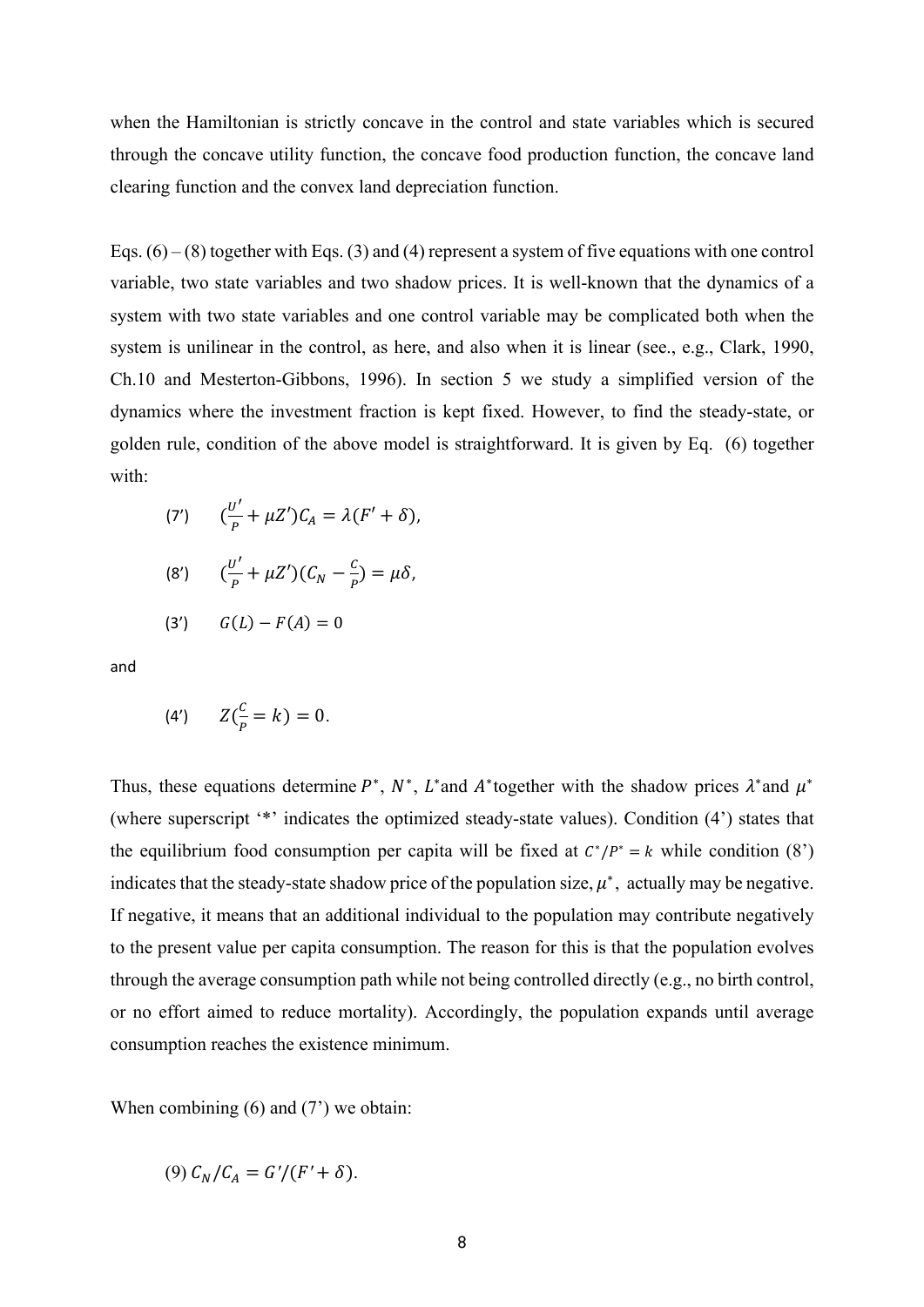This condition states that land and labour should be allocated such that its marginal rate of technical substitution in food production and arable land becomes equal to the relative cost of providing these resources in food production while taking RTP into account. Notice that this condition does not include any expression of the welfare preferences (i.e., utility) of the considered economy. Hence, at least for linear land clearing and land degradation functions, and thus constant values of  $G'$  and  $F'$ , we find that a higher value of  $\delta$  implies a higher steadystate labour - land food production ratio.

In order to analyse these relationships further, we combine  $(4')$ ,  $(3')$  and  $(9)$  and find after some small rearrangements:

$$
(10)\frac{\delta c_N}{G'}dA^*=(k-C_N)dP^*.
$$

Clearly, if  $k > C_N$ ; that is, the steady-state consumption per capita is higher than the marginal labour productivity in food production, there is a positive relationship between the steady-state population size and the amount of agricultural land. This means that parameter changes that lead to a larger population size (say, through a lower value of  $\delta$ ), also will lead to more agricultural land (on the extensive margin). It is interesting to note that the condition for this rather intuitive relationship between population size and agricultural land is that the net contribution of the marginal worker in food production is negative. That is, consumption per capita at the extensive margin,  $C^*/P^* = k$ , should exceed the marginal contribution of labour in food production,  $C_N$ . Notice also that if  $k > C_N$  together with  $Z' > 0$  from Eq. (8') (i.e., the unchecked case of population growth), then the population shadow price  $\mu^*$  is negative, as was noted as a possibility above. Somewhat more generally it turns out that  $\mu^*$  is non-positive if  $Z' > 0$  and  $L/P < (1 - C_N N/C)$ ; that is, if the investment fraction (i.e., the labour – population fraction) is less than one minus the output elasticity of labour in food production.

## **4. Impatience and population size**

In order to analyse the effects of changes in the economic environment further, and especially to look at the relationship between population size and RTP, more structure is needed in the model. For that reason, we apply Cobb-Douglas functional forms in food production and land clearing, i.e.,  $C = q_1 A^{\alpha} N^{\beta}$  and  $G(L) = q_2 L^{\gamma}$ , with  $q_1, q_2, \alpha, \beta$  and  $\gamma$  as productivity parameters.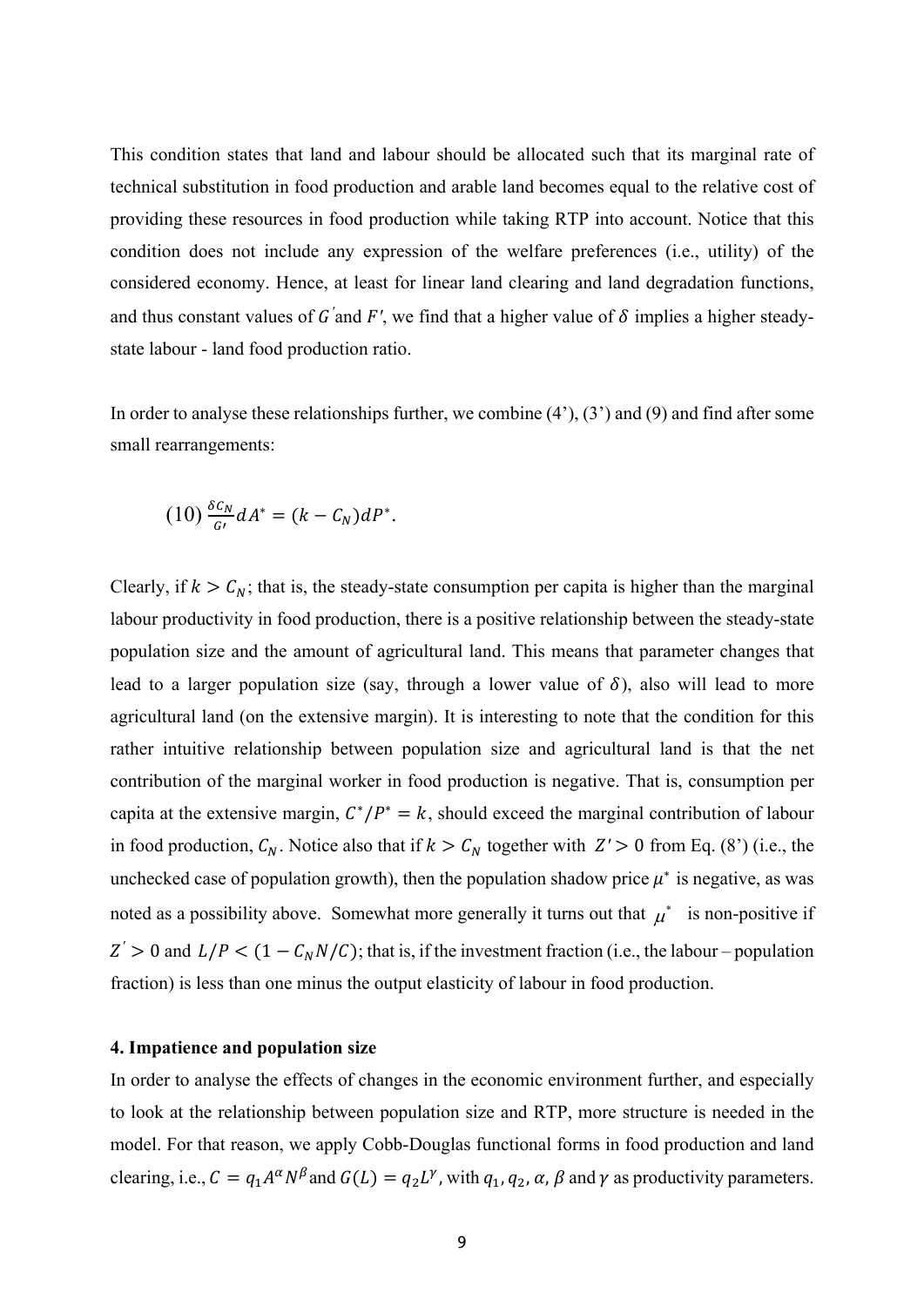Due to the second order conditions and the concavity of the Hamiltonian, we must have  $(\alpha +$  $\beta$ )  $\leq$  1 and  $\gamma$   $\leq$  1. Furthermore, we assume that cultivated land depreciates linearly,  $F(A) = fA$ , where f is a constant decay rate. Combining  $(3')$  and  $(10)$  we then find the land clearing labour fraction in our economy as:

$$
(11)\frac{L^*}{P^*} = \frac{\alpha f \gamma}{\beta(\delta + f) + \alpha f \gamma}.
$$

Under these conditions, the steady-state land clearing investment fraction depends only on the given parameters of the model. However, notice that the productivity parameters,  $q_1$  and  $q_2$ , are not included. Condition (11) indicates that a higher  $\delta$  and, hence, a larger impatience to consume, will lead to a lower investment fraction (land per individual). The highest investment fraction in this economy, thus, takes place when  $\delta = 0$ . In this special case it is also observed that the land decay rate,  $f$ , no longer plays any role.

Using Eqs. (3'), (4) and (11), steady-state consumption may be expressed as

$$
(12)\ C^* = q_1 \left(\frac{q_2}{f}\right)^{\alpha} \left[\frac{\alpha f \gamma}{\beta(\delta+f) + \alpha f \gamma}\right]^{\gamma \alpha} \left[\frac{\beta(\delta+f)}{\beta(\delta+f) + \alpha f \gamma}\right]^{\beta} P^{*(\gamma \alpha + \beta)}.
$$

Dividing by the population size and using the steady-state condition  $\binom{C^*}{P^*} = k$ , we next find the steady-state population size as:

(13) 
$$
P^{*(1-(\alpha\gamma+\beta))} = \frac{q_1}{k} \left(\frac{q_2}{f}\right)^{\alpha} \left[\frac{\alpha f \gamma}{\beta(\delta+f) + \alpha f \gamma}\right]^{\gamma \alpha} \left[\frac{\beta(\delta+f)}{\beta(\delta+f) + \alpha f \gamma}\right]^{\beta}.
$$

With constant return to scale in food production and decreasing effect in land clearing, or *vice versa*, or decreasing return to scale in both these activities, we find that a higher per capita subsistence level,  $k$ , definitely means a lower steady-state population size. On the other hand, higher productivity in food production and land clearing work in the opposite direction.

Differentiating Eq. (13) implicitly yields:

(14) 
$$
\frac{\partial P^*}{\partial \delta} = \frac{\beta \delta L^*}{(1 - \gamma \alpha - \beta)(\delta + f)f}.
$$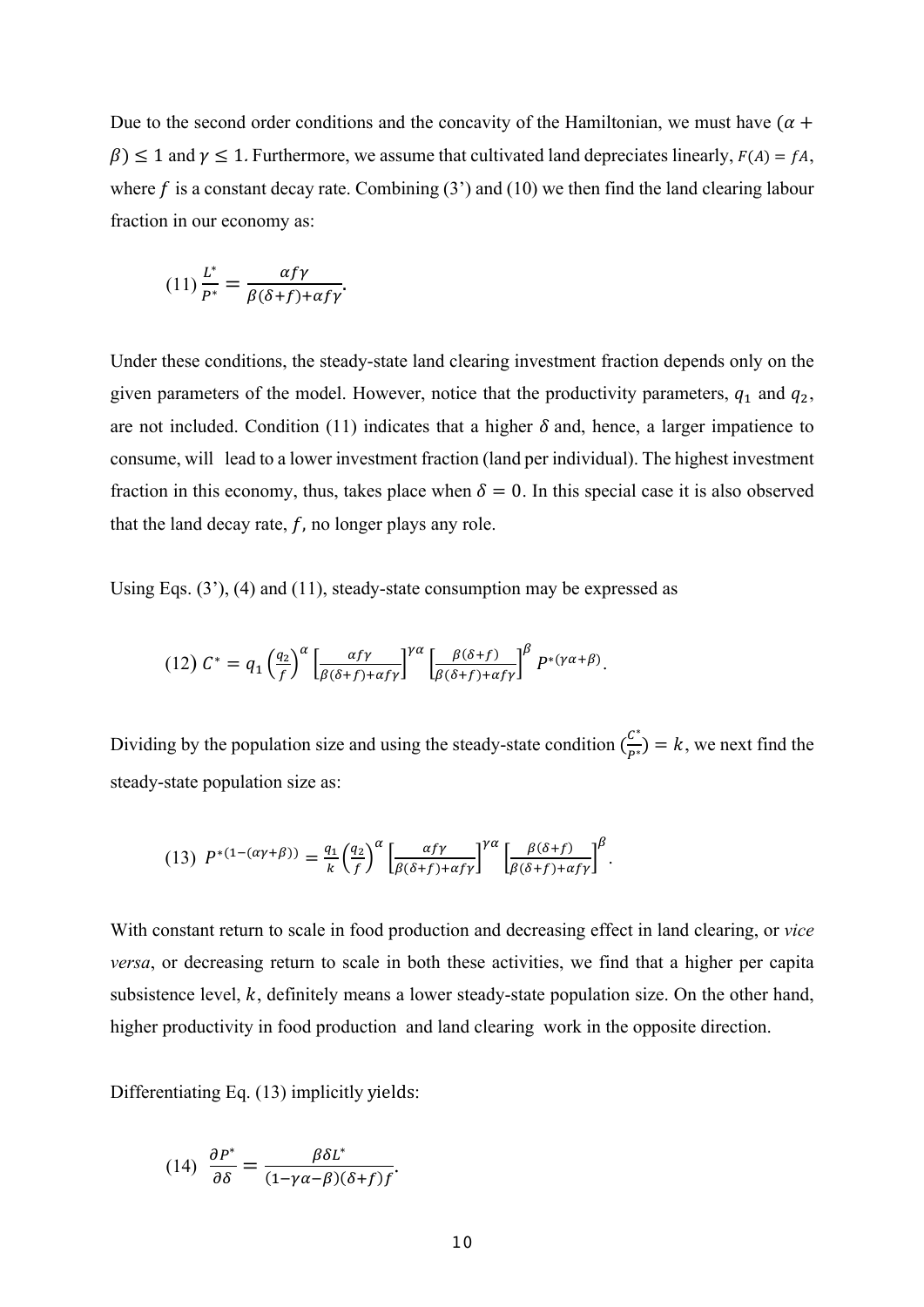Therefore, with  $(\gamma \alpha + \beta) < 1$  we find  $\partial P^* / \partial \delta < 0$ , as illustrated in Figure 1. It also turns out that the condition  $(\gamma \alpha + \beta) < 1$  is a sufficient condition for  $k > C_N$ , and, hence, that the population shadow price  $\mu^*$  is non-positive. Intuitively a higher value of  $\delta$  leading to a lower population size in this case makes sense since an impatient population (large value of  $\delta$ ) is less inclined to invest in agricultural land. Figure 1 also demonstrates the negative population effect of a larger natural decay of arable land. Furthermore, it is straightforward to demonstrate that the population size is increasing in the food production productivity,  $q_1$ , and also in land clearing productivity,  $q_2$ .





## **5. Population development – a numerical illustration**

In the following numerical illustration, we assume that the RTP is reflected in the way the community allocates people working with land clearing versus direct food production. Hence, a community with a small value of RTP allocates a larger proportion of the population in land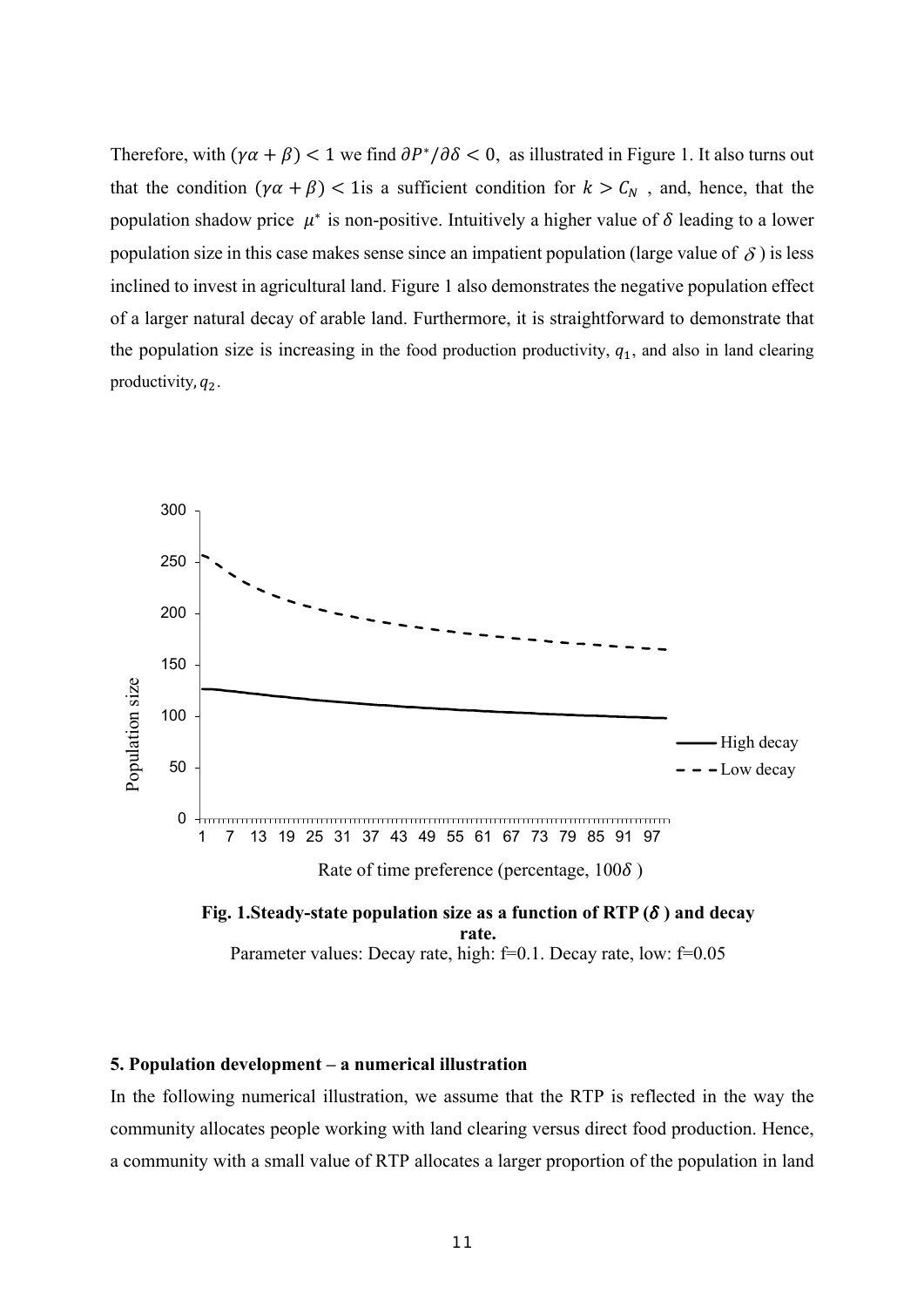clearing and development of agricultural land. We assume that this proportion is an inherent trait of the considered community and is fixed as the population evolves over time. The correspondence between the particular labour allocation and the RTP is given by the steadystate condition (11) and is assumed to hold outside steady-state as well. Therefore, the particular investment behaviour used in the numerical illustration does not correspond exactly to the optimal population development as determined by the optimality conditions (6)-(8). However, with the fixed proportion given by the parameters of  $(11)$ , the resulting steady-state population size will be the same as in the optimal model. In order to illustrate population growth under the above simplification, we apply a discrete time version of the model given by:

(15) 
$$
C_t = q_1 A_t^{\alpha} N_t^{\beta}
$$
,  
(16)  $A_{t+1} = A_t + q_2 L_t^{\gamma} - f A_t$ ,

$$
(17)\frac{P_{t+1}-P_t}{P_t}=b\frac{C_t}{P_t}-a,
$$

and

$$
(1) P_t = L_t + N_t.
$$

Additionally, we have:

$$
(11)\frac{L_t}{P_t} = \frac{\alpha f\gamma}{\beta(\delta + f) + \alpha f\gamma}.
$$

Notice that Eq. (17) corresponds to the unchecked Malthusian population development with the subsistence per capita consumption level given by  $(C_t/P_t) = (a/b)$ . Hence, the steady-state per capita consumption for the simplified model equalizes the subsistence per capita level in the general model, i.e.,  $(a/b) = k$ . The above system can be reduced to the following two unilinear first order difference equations in  $P_t$  and  $A_t$ 

$$
(18) P_{t+1} = bq_1 A_t^{\alpha} (P_t (1 - \xi))^{\beta} + P_t (1 - a)
$$

and

$$
(19) A_{t+1} = (1 - f)A_t + q_2(\xi P_t)^{\gamma},
$$

and where  $\xi = \frac{\alpha f \gamma}{\beta(\delta + f) + \alpha f \gamma}$ .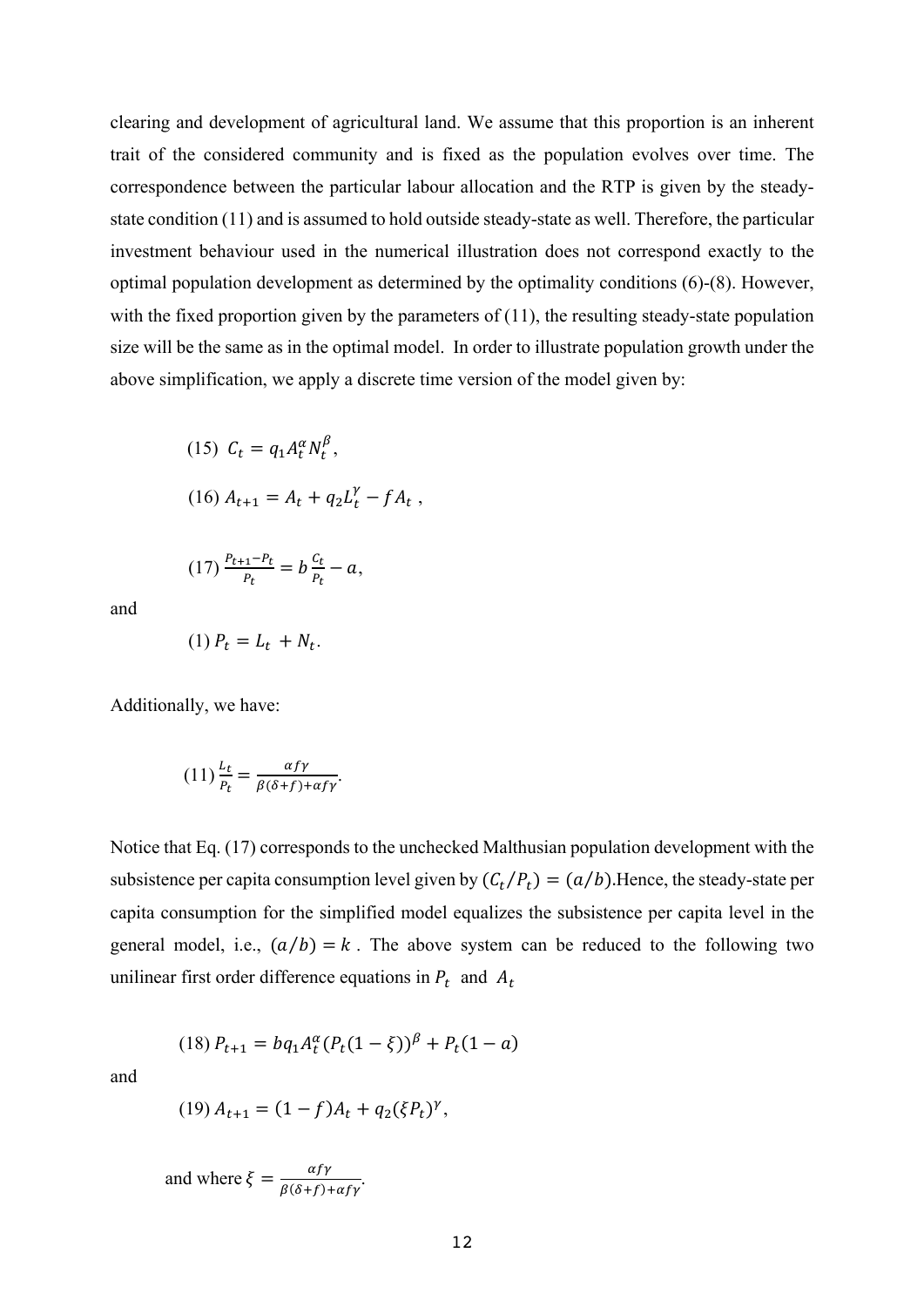It can be confirmed that the system leads to a stable steady-state solution which is independent of the initial values of the population size and the size of the agricultural land. The solution is illustrated in Figure 2 where it is shown how a low, a medium and a high value of  $\delta$  influences population growth. In all these three cases it is assumed similar initial values for the population and the size of agricultural land (i.e., three populations of the same size settling in a comparable area). A community with a low value of  $\delta$  will start by investing more in agricultural land than a community with a higher impatience to consume. In the beginning it will therefore experience a lower per capita consumption and therefore also a slower population growth than the community with the higher value of  $\delta$ . Figure 2 illustrates that this may actually result in a reduction of the population, before it starts to grow. As time passes, however, the investment starts to pay off and the per capita consumption of the less impatient population exceeds that of the per capita consumption of the more impatient population, as can be seen in Figure 3. Hence, it grows more until it, as expected, settles at a higher steady-state level.

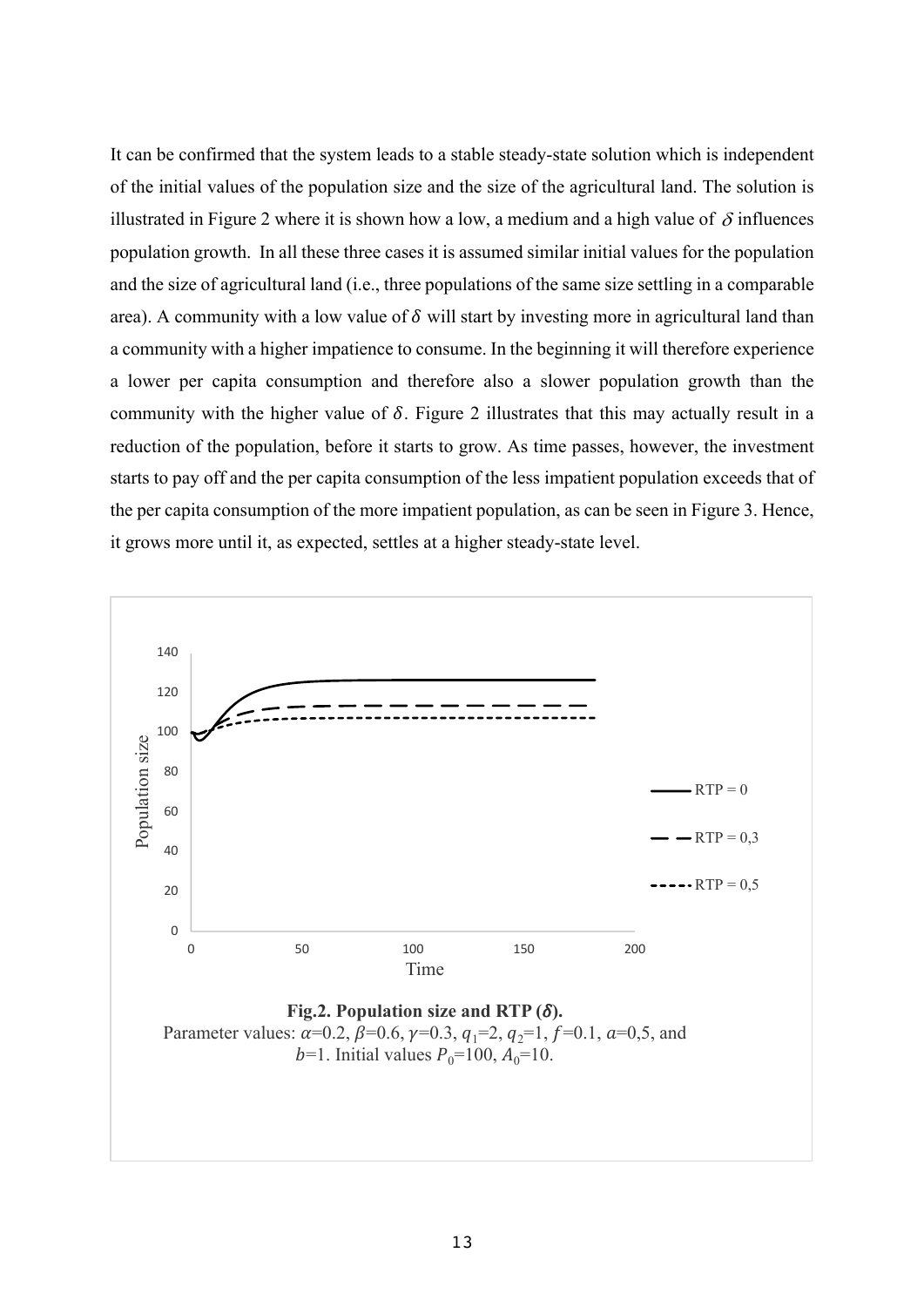An important feature of the model is that the initial sizes of the population and agricultural land are not decisive for the long run population size. Therefore, if the population is very small relative to the size of the initial agricultural land, the population will grow over time before it reaches the long run subsistence level. And on the contrary, if the initial population is very large relative to the initial size of agricultural land, the population will decline over time before the long run subsistence level is reached. In both these cases, the long run steady-state population size will be similar provided that there are no differences in  $\delta$ .

Next, Figure 3 illustrates consumption per capita levels along the path towards the steady-state population size. As can be seen, various maximum levels of consumption per capita may be identified depending on the size of  $\delta$ . These levels may be taken to correspond to "optimum" populations" in the sense of Edwin Cannan (1894) and later writers, since average consumption is the highest possible. With  $\delta = 0$ , the optimum population in this sense would be equal to 99 instead of 126 for the subsistence level population (Figure 2) and for the case of  $\delta = 0.5$  it would be 101 instead of 106. However, in the model considered, such levels of optimum population size cannot be sustained unless some harsh checking mechanisms set in at this point to prevent the population size and the size of agricultural land to increase further. Rather, with unchecked population growth, the population size and the size of agricultural land will, as noted, continue to grow until the subsistence consumption per capita level is attained, resulting in similar consumption per capita levels, but different long run population sizes (Figure 2).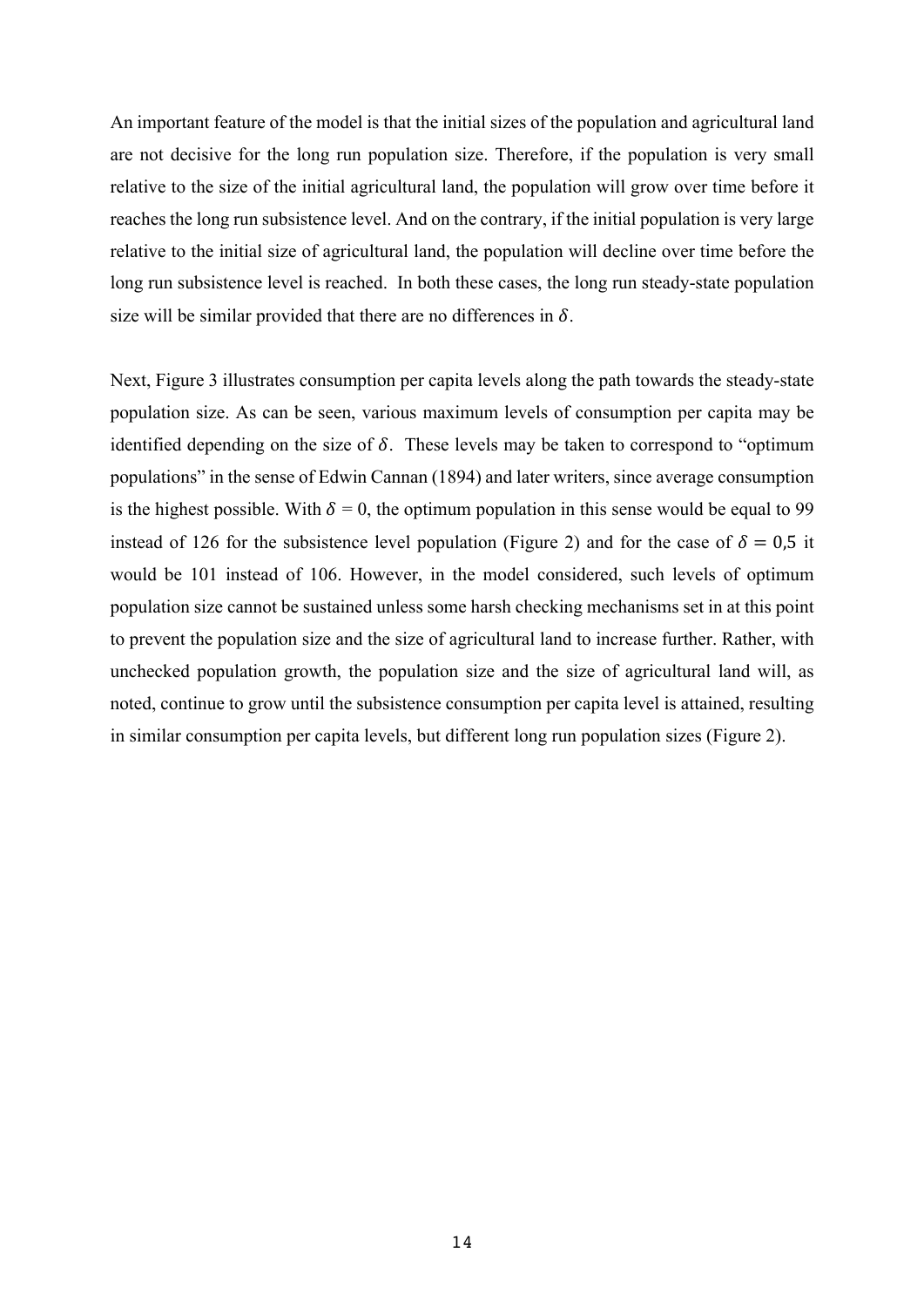

Finally, Figure 4 illustrates a point discussed in the introduction, namely that various cultural traits that affect the growth rate of a population may have no effect on the long run steady-state population size in a simple agrarian economy. In the model considered, the marginal growth rate as a function of consumption per capita is equal to  $b$  in Eq. (17). However, to compare two populations with different growth rates, a corresponding adjustment is made for the parameter  $\alpha$  such that the subsistence consumption per capita level is the same for both populations, i.e., $a/b = k$ . For both populations,  $\delta$  is set equal to zero. As can be seen in Figure 4, a higher growth rate will result in a higher consumption per capita level in the short and medium term compared to the case with a lower population marginal growth rate present. However, the consumption per capita will sooner fall off attaining a maximum level less than the maximum consumption per capita level for the population with the lower growth rate. Notice also that the population with the highest growth rate will reach the long run subsistence level population faster.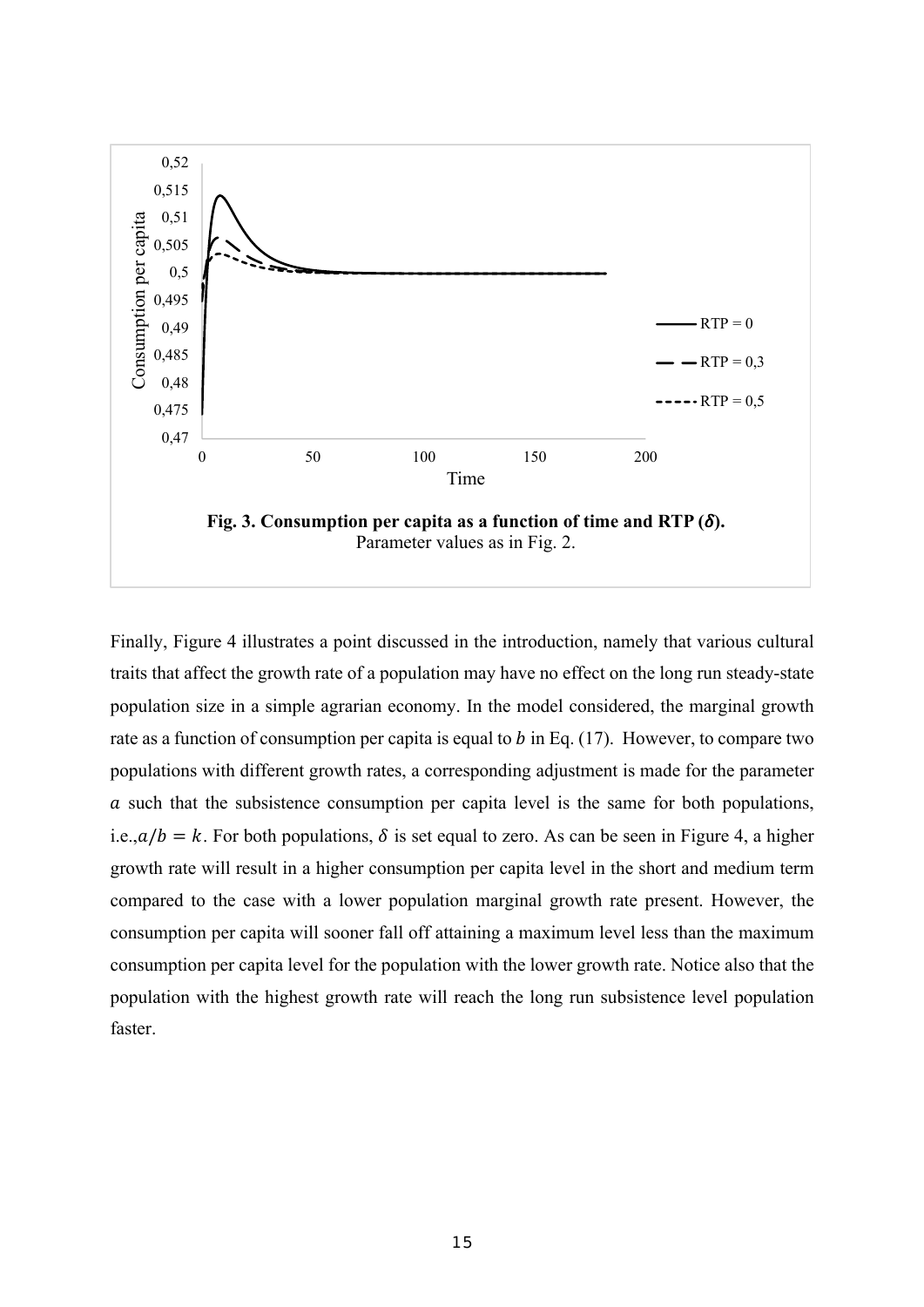

#### **6. Summary and concluding remarks**

The existing literature demonstrates that population growth in subsistence agrarian economies may vary quite a lot with respect to impatience to consume. While both Thomas Malthus and later writers such as John Stuart Mill, Edwin Cannan (1894) and Alexander Carr-Saunders (1922) did substantial contributions to study and describe how cultural aspects may explain population growth in simple agrarian societies, they did not however address possible effects of impatience to consume. As far as we know there is neither any other literature addressing this particular point. The goal of the present paper is to fill in this gap, and where a Malthusian model with unchecked population growth of a Millian type (growth depends on consumption per capita) is formulated. The population is all the time allocated to either food production or to land clearing activities to expand the amount of agricultural land and thus at a later stage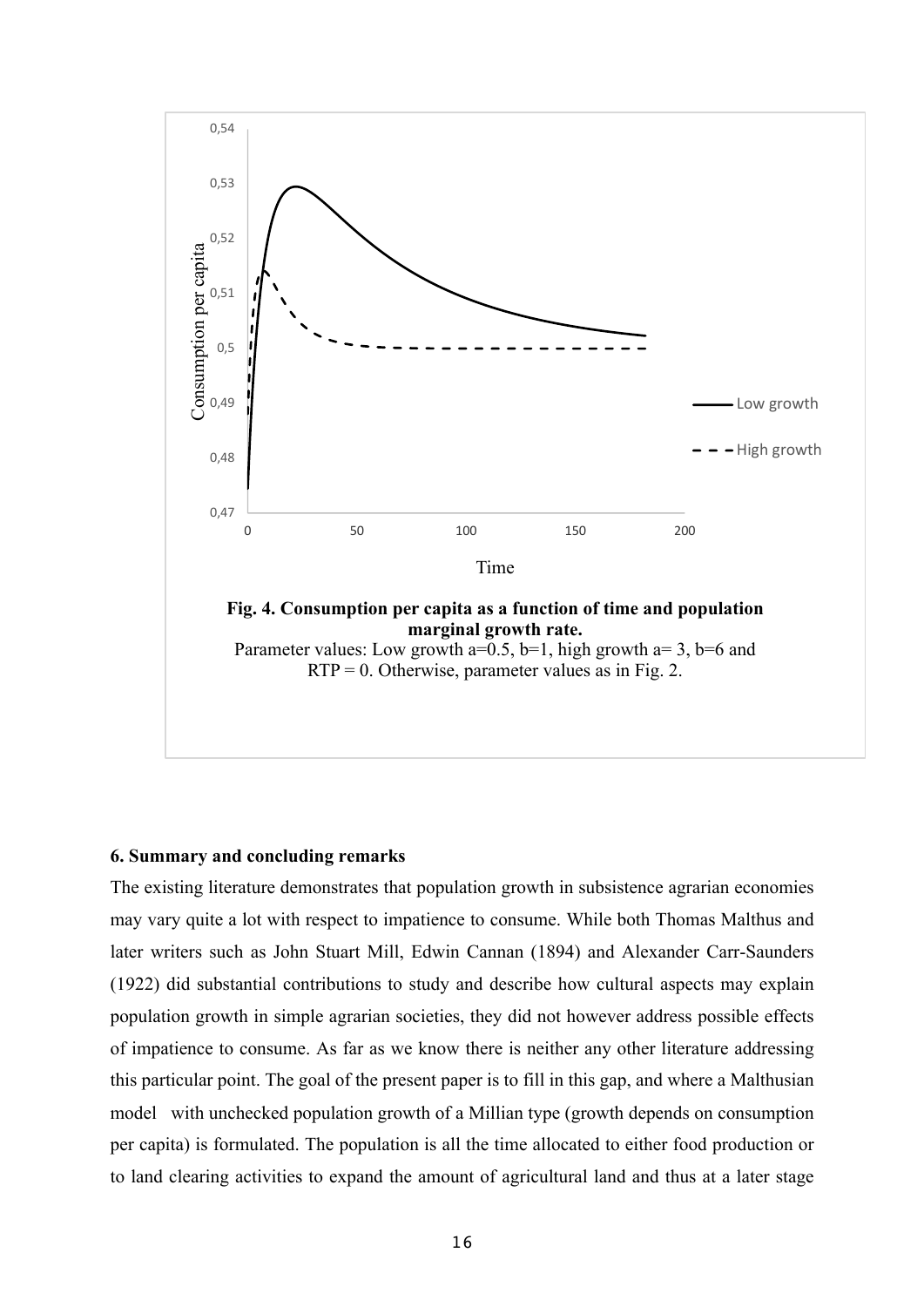increase food production. There is assumed to be no technical progress. Our analysis is, therefore, not related to the seminal contribution by Ester Boserup (1965, 1981) that highlights the importance of intensification of agricultural production along with population growth that leads to induced innovations of better agricultural methods.

Using both the analytical model as well as a numerical illustration, we find that the larger the impatience to consume, as represented by the marginal rate of time preference (RTP), the smaller the steady-state population size. Hence, the larger the RTP, the lower weight imposed on investments in new arable land. The results also show that the higher the decay rate of agricultural land, the smaller the subsistence steady-state population size. Furthermore, depending on the parameter values of the model, it is possible to identify "optimum population" sizes in the sense that the consumption per capita reaches a maximal value. Such levels are, however, not sustainable in an unchecked Malthusian model as the population continues to grow until the subsistence level is attained. The paper also shows that the parameter describing the population growth rate may have no bearing on the resulting subsistence steady-state population size. (See also Perrings, 1989, on this point). Given the same consumption per capita subsistence level, a population with a higher growth rate only reaches the subsistence steadystate population size earlier. Also, in the model considered, the population with a high growth rate has a lower "optimum population" size than a population with a lower growth rate.

Several related issues not directly captured by the model are worth mentioning. One relates to the causes for why impatience of consumption and the propensity to invest may differ. For instance, a consumption and investment strategy that ensures a large population may be important in its own right. Hence, a large population may give better protection against nearby hostile tribes and also provide better opportunities to organise and carry out large common projects (e.g., fortification and irrigation systems). Also, a high propensity to invest, may be seen as a strategy to create a resource buffer in the face of uncertainty and variability of natural events such as El Niño phenomena and diseases.

Furthermore, there is an interesting discussion in Holden, Shiferaw and Wik (1998 p. 106) on the causality of RTP and consumption level, i.e., whether a high RTP induces a low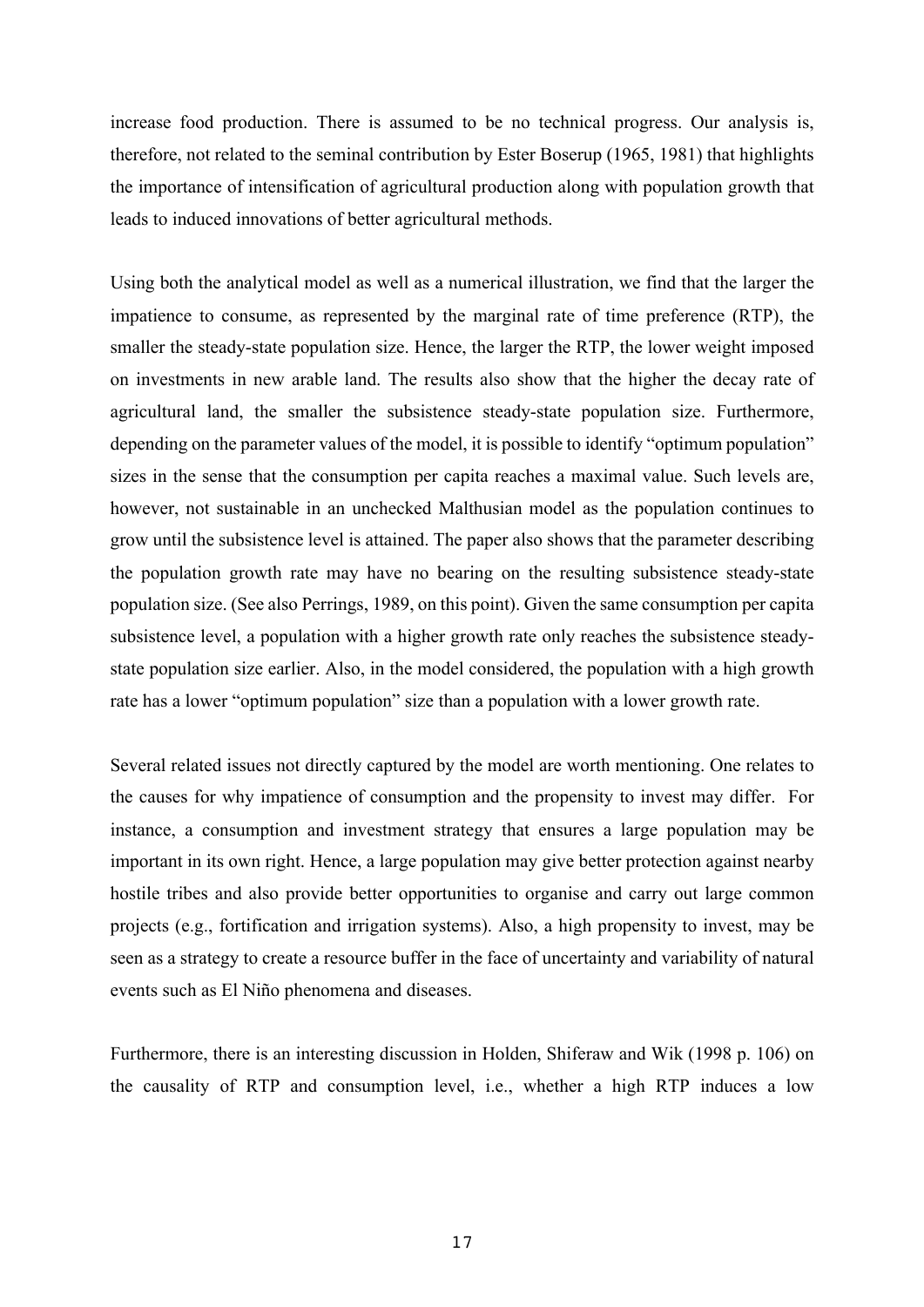consumption level or the other way around. The authors argue that poverty leads to a high RTP5, but recognise that the question of causality is inconclusive. In our model, such a relationship would imply changing levels of RTP as the consumption per capita changes along with the population growth development.

An issue not taken up here relates to the question of inequality and the existence of feudal elites that may capture all surpluses (Darity 1980 p. 145), and how this may affect population growth and long run population size. On this point, it is interesting to observe that John Stuart Mill (1848) arrives at the following conclusion: "An unjust distribution of wealth does not even aggravate the evil (i.e., the subsistence level) but, at most, causes it to be somewhat earlier felt."6 Hence, according to Mill, an unjust distribution of consumption does not affect the end result of population development, i.e., a steady-state subsistence level population.

<sup>5</sup> On this question, see also Pender and Walker (1990) and Pender, (1996, p. 259), and more recently Bartos et al. (2018).

<sup>6</sup> Quotation referred to in Zimmermann (1989).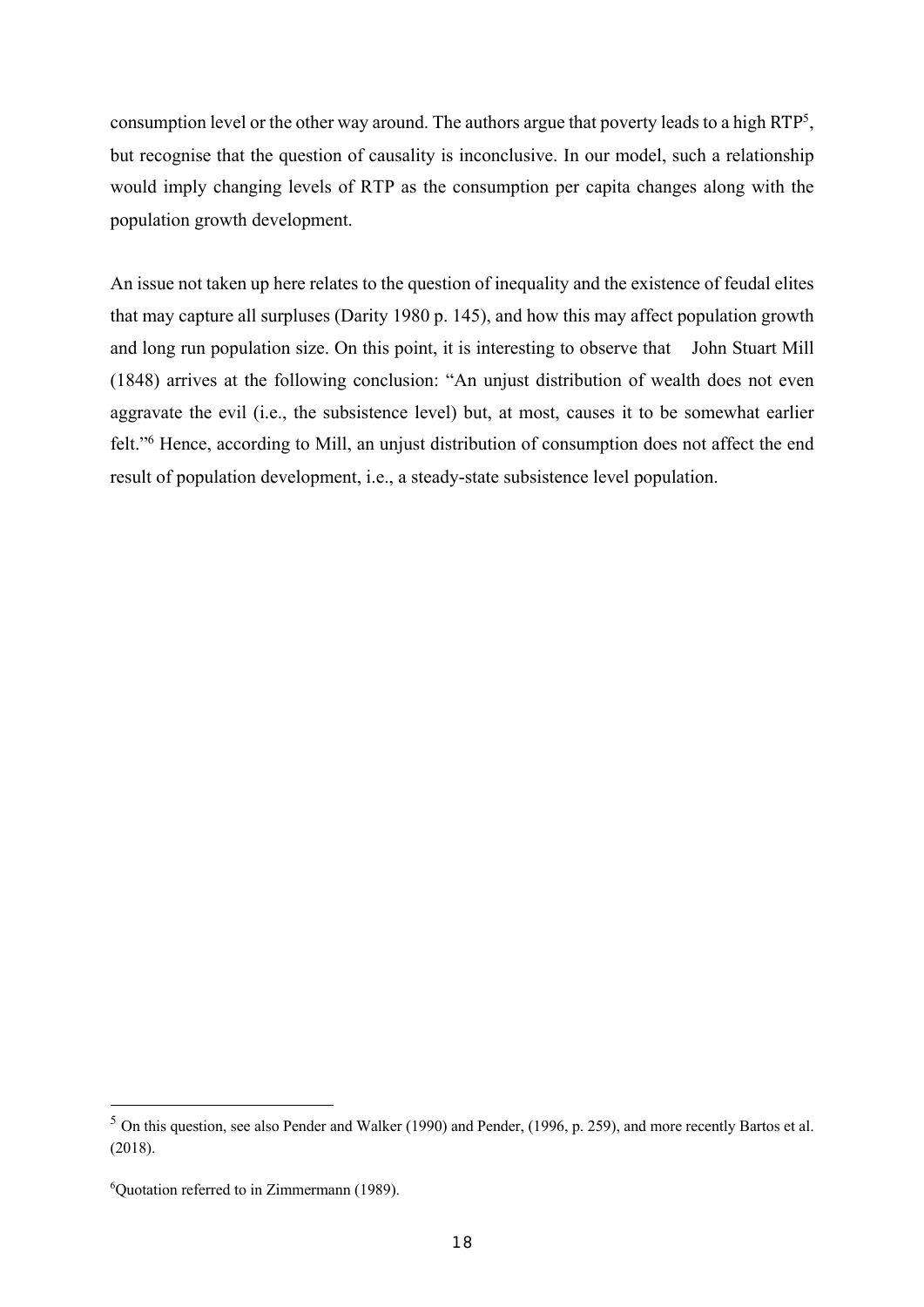#### **Literature**

- Bartos, V., Bauer, M., Chytilova, J. and Levely, I. (2018) 'Effects of Poverty on Impatience: Preferences or Inattentions? Rationality and Competition' CERGE-EI Working Papers wp623, The Centre for Economic Research and Graduate Education, Economic Institute, Prague.
- Boserup, E. (1965) '*The conditions of agricultural growth: The economics of agrarian change under population pressure'*, London: Allen and Unwin.
- Boserup, E. (1981) '*Population and technology'*, Oxford: Blackwell.
- Boucekkine, R., Martinez, B. and Ruitz-Tamarit, J. R. (2017), 'Optimal Population Growth as an Endogenous Discounting Problem: The Ramsey Case', HAL, halshs-01579155.
- Brander, J. and Taylor, M.S. (1998) 'The simple economics of Easter Island: A Ricardo-Malthus model of renewable resource use', *American Economic Review,* 88, pp. 119-138
- Burgess, R.C. and Musa, L. B. A. (1950) '*A Report on the State of Health, the Diet and the Economic Conditions of Groups of People in the Lower Income Levels in Malaya'*, Institute for Medical Research Report No.: 13, Federation of Malaya.
- Cannan, E. (1894) '*A History of the Theories of Production and Distribution'*, Oxford: Clarendon Press.
- Carr-Saunders, A.M. (1922), '*The Population Problem: A study in Human Evolution*', Oxford: Clarendon Press.
- Clark, C. and Haswell, M. (1964): *The Economics of Subsistence Agriculture*, London: MacMillan, St. Martin's Press.
- Clark, C. (1990), '*Mathematical Bioeconomics: The Optimal Management of Renewable Resources'*, (2. Ed.), Wiley.
- Darity, W.A. Jr. (1980) 'The Boserup theory of agricultural growth: A model for anthropological economics', *Journal of Development Economics*, 7, pp. 137-157.
- Dorfman, R. (1969) 'An Economic Interpretation of Optimal Control Theory', *American Economic Review,* 59(5), pp. 817-831.
- Field, J.A. (1923) 'Review: The Population Problem: A Study in Human Evolution by A.M. Carr-Saunders', *Journal of the American Statistical Association*, 18(144), pp. 1051-1053.
- Gourou, P. (1969) '*Annuaire du Collège de France, 1959-60'*. Paris.
- Haswell, M. R. (1960) 'Economics and Population in Africa', *The Month,* November*.*